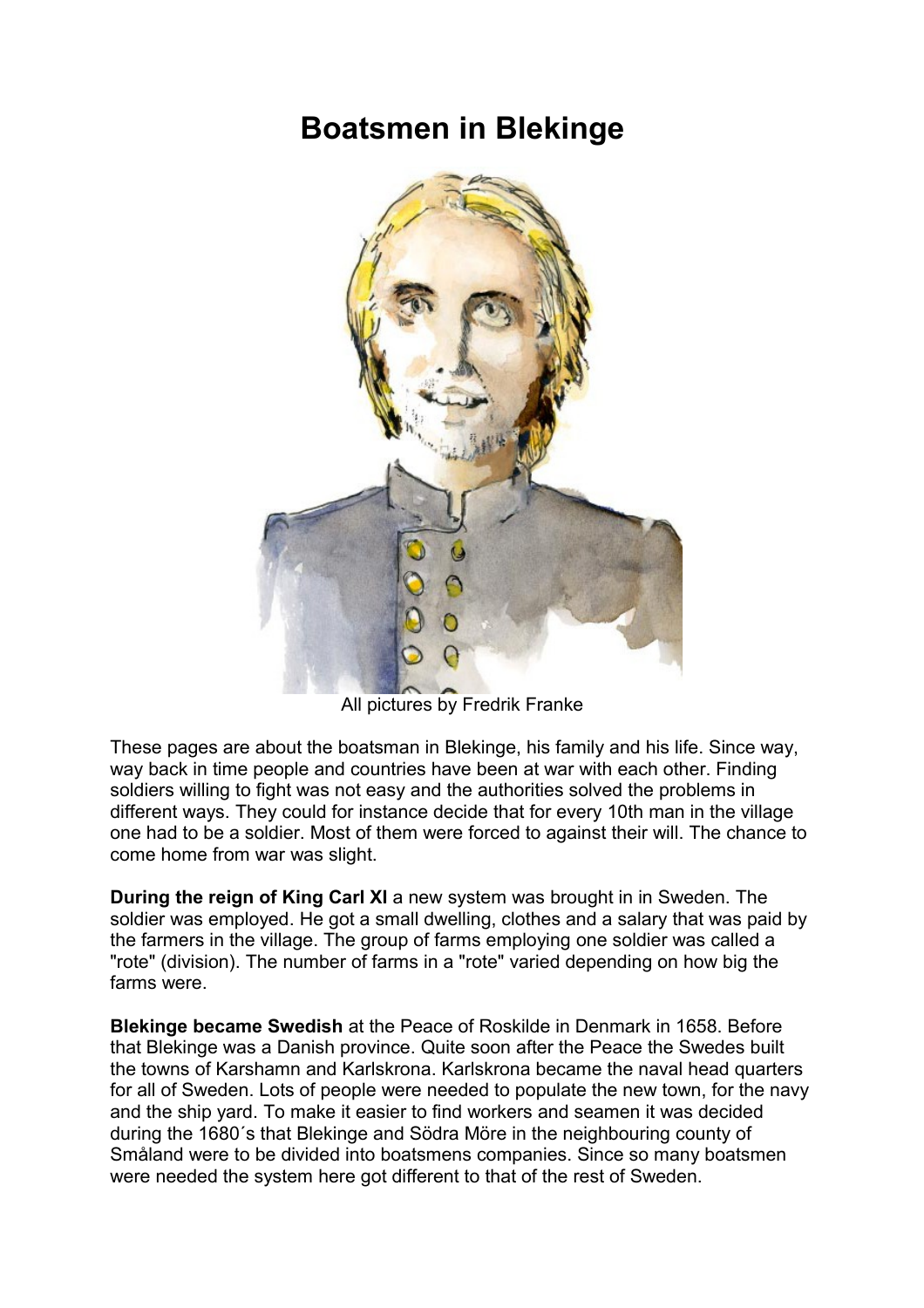**Here every "full homestead"** (a farm that had enough land to sow twelve barrels of grain) was to keep a boatsman. The farmer would be called "rusthållare" (boatsmans keeper). If it was a wealthy farm the farmer also had to pay tax apart from keeping the boatsman, but if it was a poor farm the farmer would be subsidised to help keep the boatsman. Since the farms often were small several farmers as a group kept a boatsman.

| 1st company:                                                                                                                                                                                    | 2nd company:                                                                                                                                    | 3rd company:                                                                                                                               |
|-------------------------------------------------------------------------------------------------------------------------------------------------------------------------------------------------|-------------------------------------------------------------------------------------------------------------------------------------------------|--------------------------------------------------------------------------------------------------------------------------------------------|
| Förkärla<br>Listerby<br><b>Fridlevstad</b><br>Sillhövda<br>Tving<br>Eringsboda<br>Hjortsberga<br><b>Edestad</b><br><b>Ronneby</b><br><b>Backaryd</b><br><b>Bräkne-Hoby</b><br>Öljehult parishes | <b>Kristianopel</b><br>Torhamn<br>Jämjö<br>Ramdala<br><b>Sturkö</b><br>Lösen<br>Augerum<br><b>Rödeby</b><br>Lyckeby<br><b>Nättraby parishes</b> | Åryd<br><b>Hällaryd</b><br><b>Asarum</b><br><b>Mörrum</b><br>Elleholm<br>Ysane<br>Gammalstorp<br>Sölvesborg<br>Mjällby<br>Jämshög parishes |

# **The parishes of Blekinge were divided into 3 boatsmans companies**

In Blekinge roughly 1500 boatsmen were employed. From the beginning these were fetched from Finland or other parts of old Sweden. They didn´t dare to employ people from the former Danish provinces. The Swedish powers didn´t trust them.

1845 förändrades indelningen till 6 kompanier men med totalt lika många man. 1887 upphörde systemet med den indelta armen, men den som redan var anställd fick fortsätta som båtsman eller soldat tills han fick pension. Sveriges siste båtsman, Sven August Wahlbom från Ramdala gick i pension 1932 och dog 1956.

# **Hans Svensson becomes a boatsman**

#### **The year is 1817**

The young boatsman Hans Sjöström lives in Jämshög. He is only 18 years old. Last year he was enrolled in the 3rd Boatsmans Company. Then his name was Hans Svensson, but was given the name Sjöström when he was entered in the rolls.



These boatsmen had earlier served at the same place: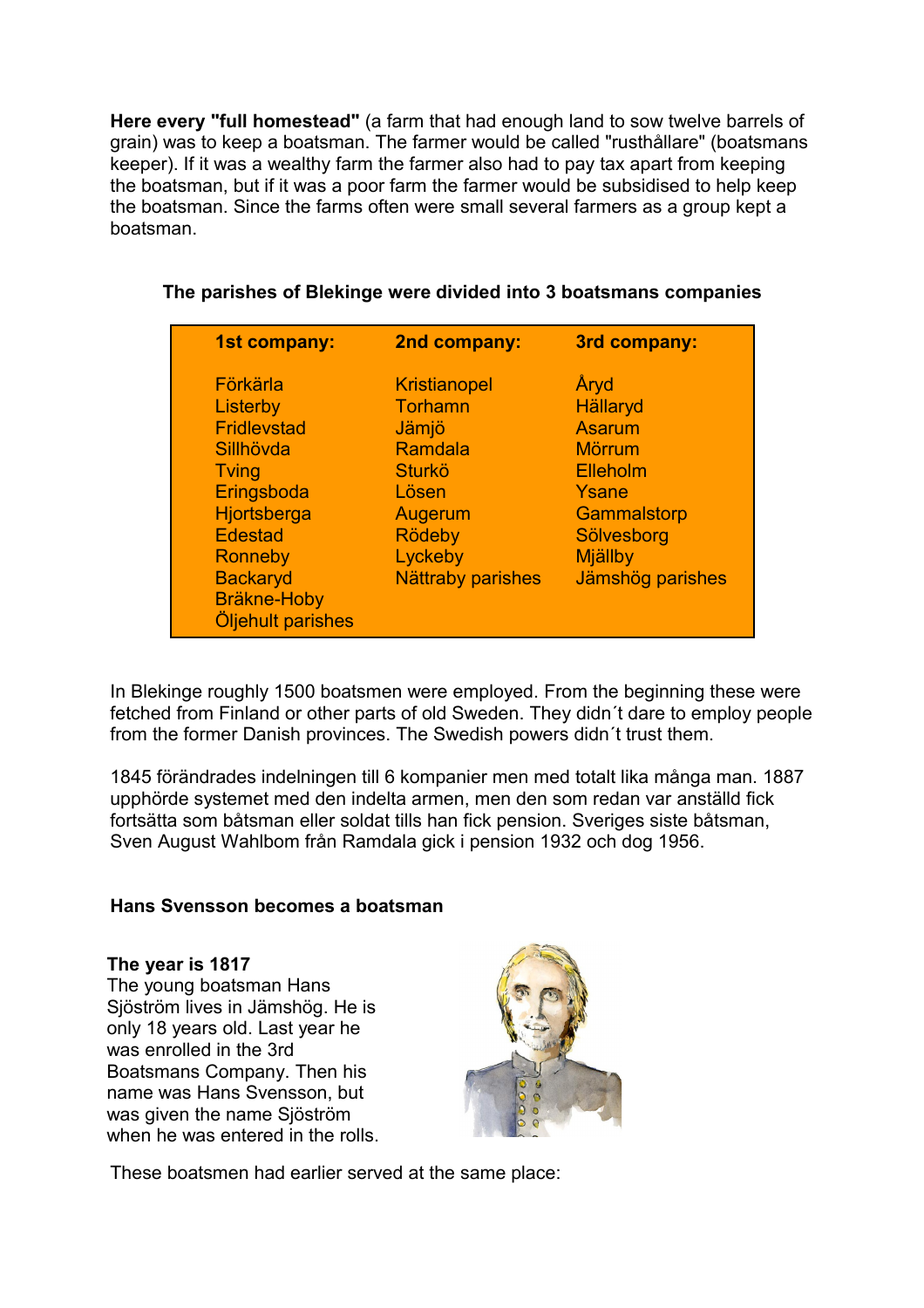

| Name:          | Enrolled: |
|----------------|-----------|
| Anders Lång    | 1685      |
| Truls Lång     | 1709      |
| Mats Lång      | 1713      |
| Erik Lång      | 1748      |
| Per Lång       | 1750      |
| Truls Sjöström | 1781      |
| Håkan Sjöström | 1808      |

#### **The story continues ...**

Hans Sjöström married Elna Persdotter from Ljusaryd in the parish of Jämshög. Together they had the children Sven, Ingegerd, Olof, Per and Carl. Hans served the navy for 30 years. He was dismissed in 1846 because of weakness in his hips and died four years later at the age of 50. He was punished several times by flogging. Once he was flogged 50 times for disobedience, fighting and drunkenness.

#### **This is how Hans became a boatsman**



When a boatsman for some reason left his service, the keeper had to find a new one. The applicant was to be between 16 and 36 years of age. He ought to be orderly, well grown, of good temper, healthy and sound. He had to have hair and at least have the ability to grow a beard.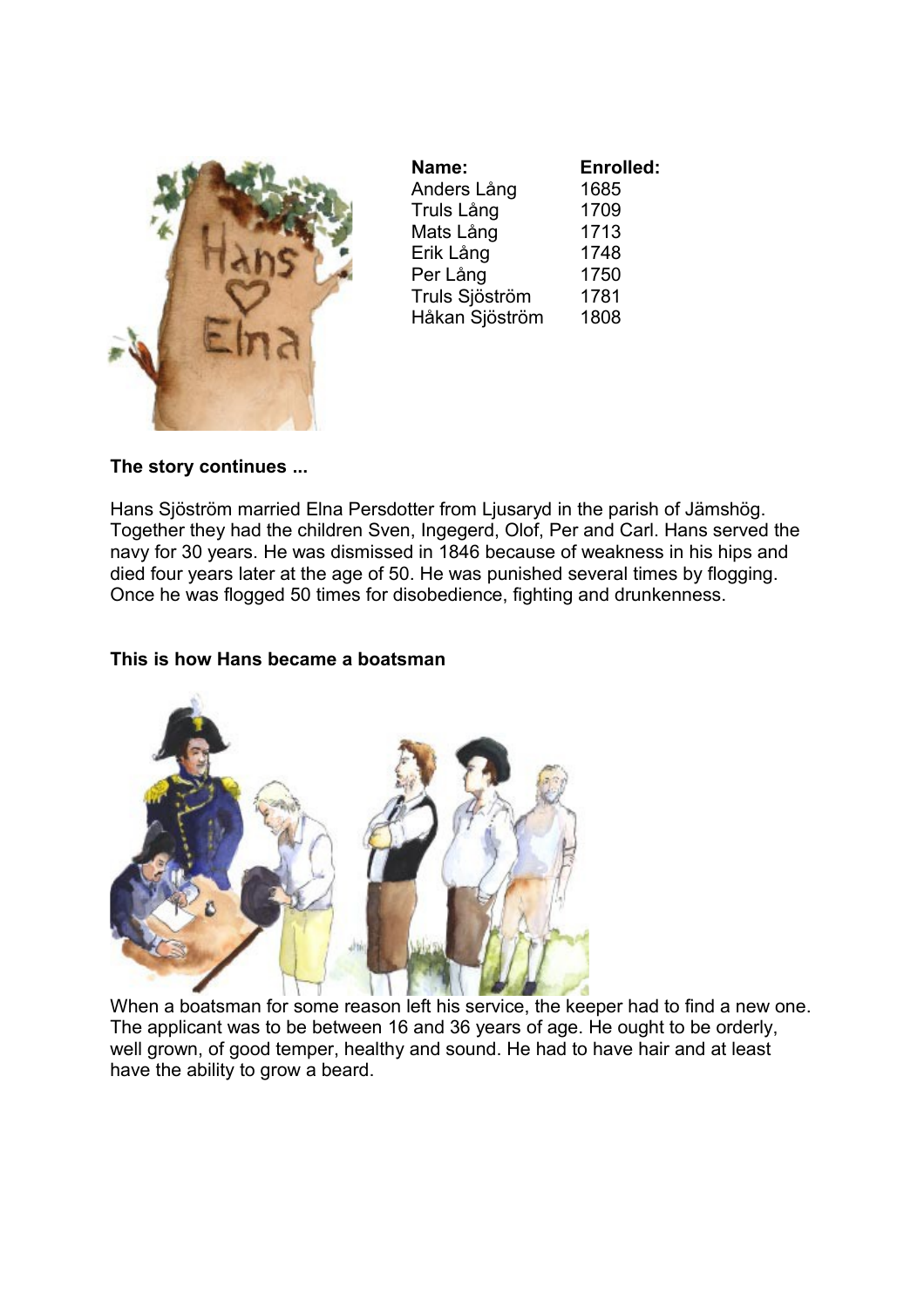**General mustering** was done every third year and later every fifth year. Every boatsman was thoroughly checked. Anyone not up to standards were dismissed and new ones entered in the rolls.



Hans had only just turned 17. He had hair and had only just started to grow a beard. He was approved of by the company commander and was entered in the rolls at the recruitment meeting the 16th May 1816, when he was also given his new boatsmans name Sjöström. But he was not formally accepted until the next general mustering. This was called to get approbation.

#### **Nils and Lovisa**



In Stora Rävsmåla in the parish of Backaryd lives the boatsman Nils Saktmodig with his wife Lovisa Håkansdotter and son Anders. His keeper has had lots of problems finding a good boatsman. Due to war and illness he has during the last couple of years time and time again had to look for new applicants. Nils and Lovisa married in 1812, two years after Nils had been enrolled as a boatsman in the 2nd Boatsmans Company. Nils and Lovisa had lost two children. A little son and a daughter died very young.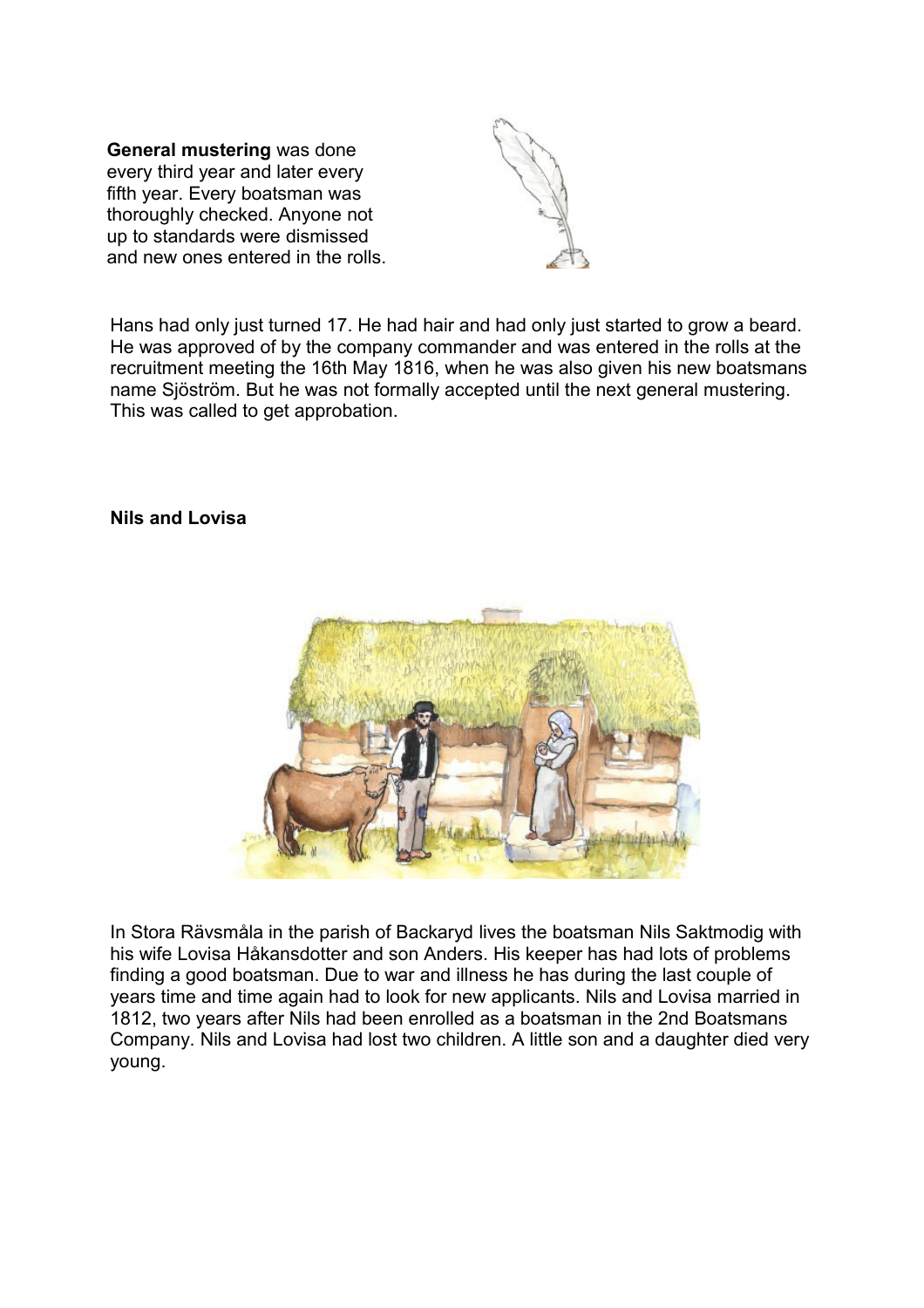These boatsmen had served before him at this place:

| Name:           | <b>Enrolled:</b> |
|-----------------|------------------|
| Gumme Saktmodig |                  |
| Måns Saktmodig  |                  |
| Sven Saktmodig  |                  |
| Jöns Saktmodig  | 1724             |
| Håkan Saktmodig | 1788             |
| Johan Saktmodig | 1807             |
| Peter Saktmodig | 1809             |

#### **The story continues ...**

Nils served on several ships and he was well used to the sea as well as well travelled, which meant he could stand by the rudder and steer the ship. In 1821 the boatsmans name at this dwelling was changed to Stilla (Still) which didn´t really suit Nils, since he already the same year ran off from his service but was apprehended after a month of freedom.

#### **The keeper paid:**



#### **"Lega"**

A lumpsum on employing the boatsman. The fee could vary in size. This depended among other things on the nature of the other perks.

#### **Salary**

A smaller sum of money paid out twice a year, autumn and spring.

#### **"Hemkall"**

Goods that the boatsman and his family got in order to survive in the dwelling place. The contents varied with different contracts. In Blekinge the "Hemkall" could consist of:





firewood grazing for the cow



of grain



two barrels a hay load

or:land, meadow and a barn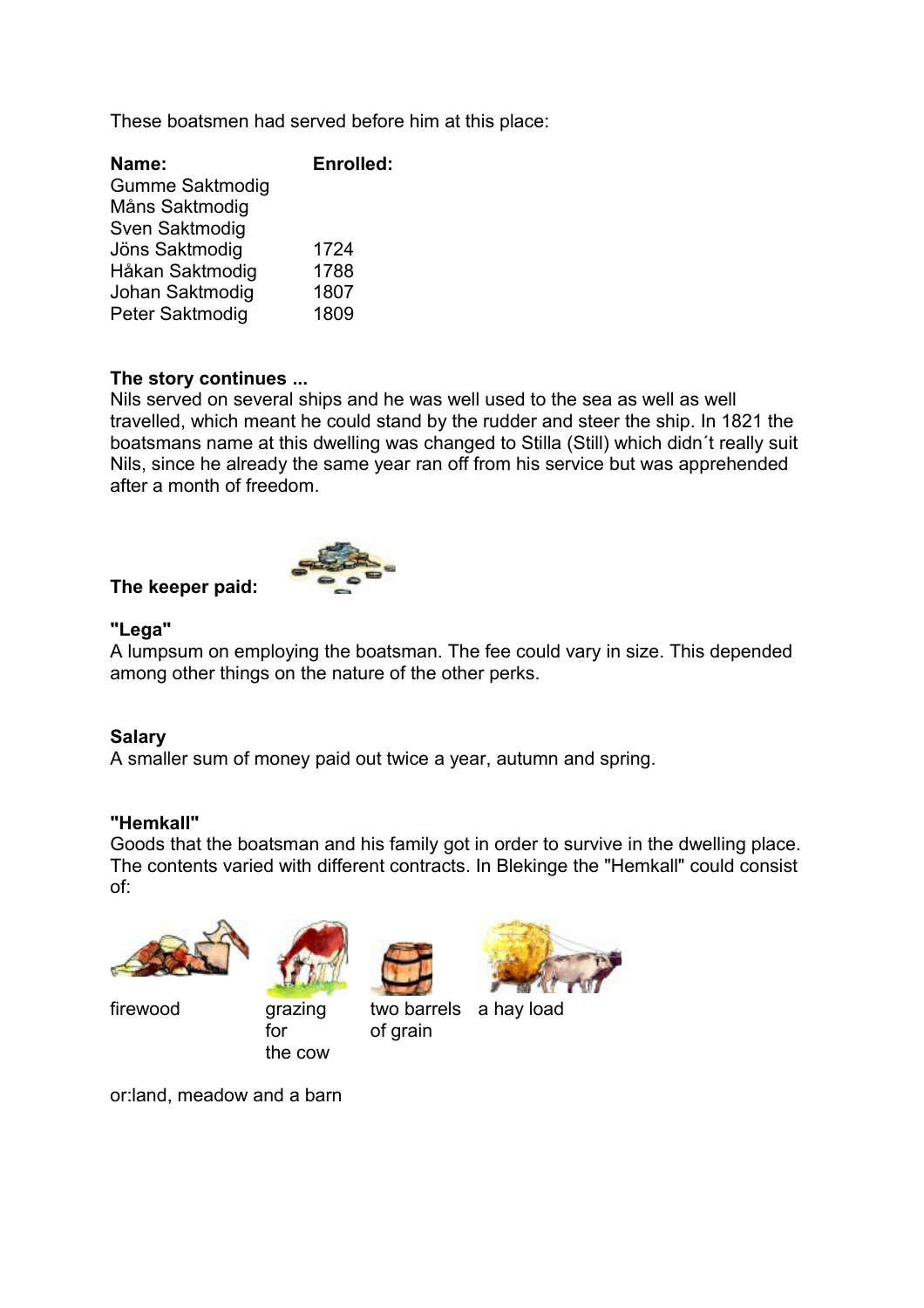#### **Clothing**

These things were to last for three years and were only handed out when the boatsman went off on service.









a travel bag a hammock a coat a blanket or

rug

# **Clothes annually**



a lined woolen jacket





waistcoat with sleeves



two shirts a pair of



woolen trousers



one pair of leather shoes

The clothes were made by the village tailor from standard patterns. When they were worn out the boatsman could use them as he pleased. Many clothes were made from "vadmal" a warm homespun woolen material.

# **In boatsman Stillings house**

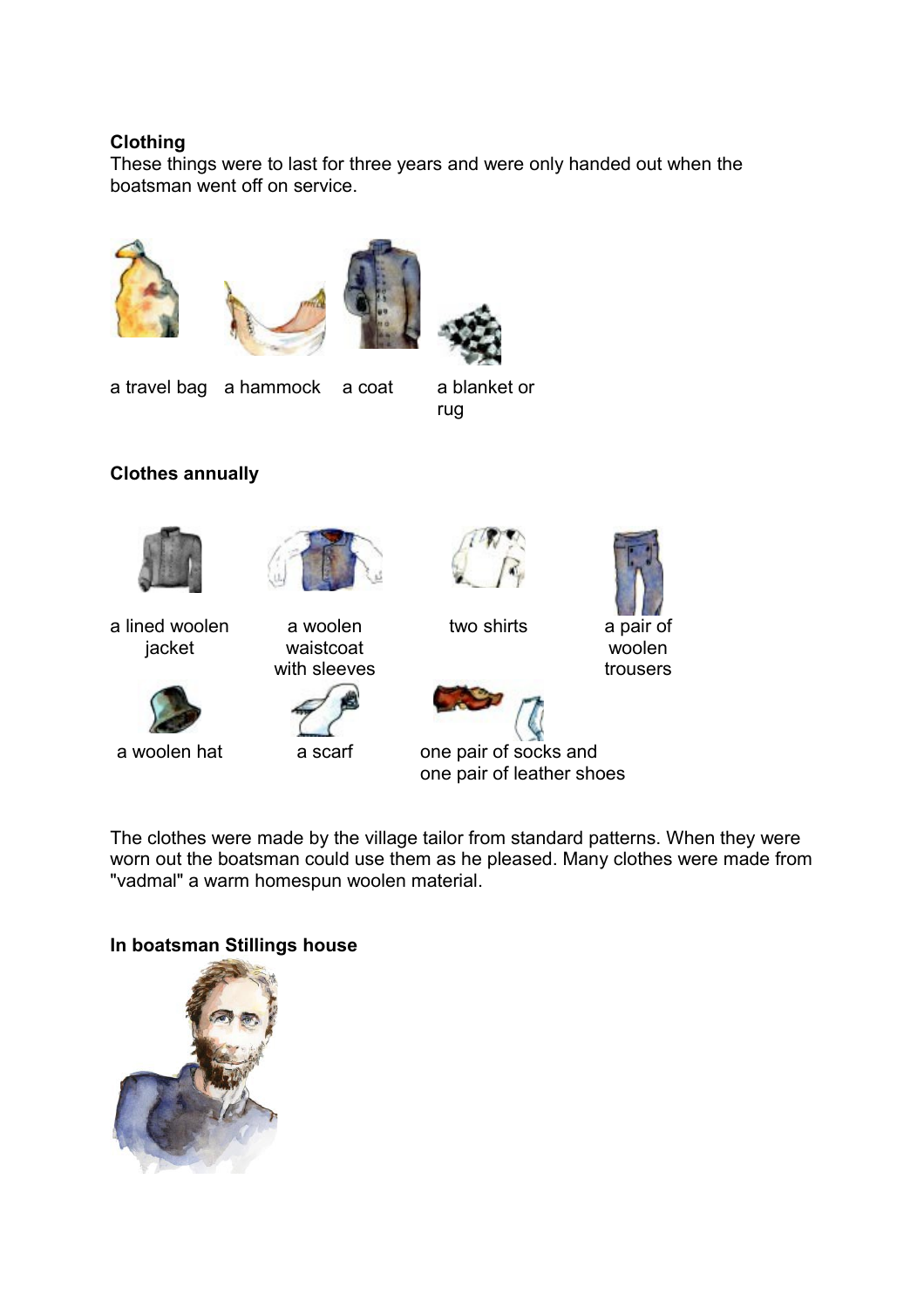In Stilleryd in the parish of Asarum lives Anders Stilling. He is 23 years old and has been a boatsman since 1811. Before he got his boatsmans name his name was Anders Christiansson.

These boatsmen served here before him:

| Name:              | Enrolled: |
|--------------------|-----------|
| Johan Björn        | 1716      |
| Mårten Björn       | 1731      |
| Zackarias Stilling | 1799      |

#### **The story continues ...**

Anders Stilling married Catarina Persdotter and in 1826 they had their daughter Ingrid-Maria. Anders served on board several ships, among others the gunboat Carl von Hedini and the brig Delfin. He was well travelled, that is: he had at least experienced 2 voyages on foreign waters. On the 13th of January 1833 Anders Stilling drowned at the age of 39.

#### **The boatsmans dwelling**

The boatsman and his family was to have a house to live in. The house looked like other houses in the area , but it was smaller and more humble. In the dwelling house there was a room with an open fire or a stove, a small hallway and a little side room.

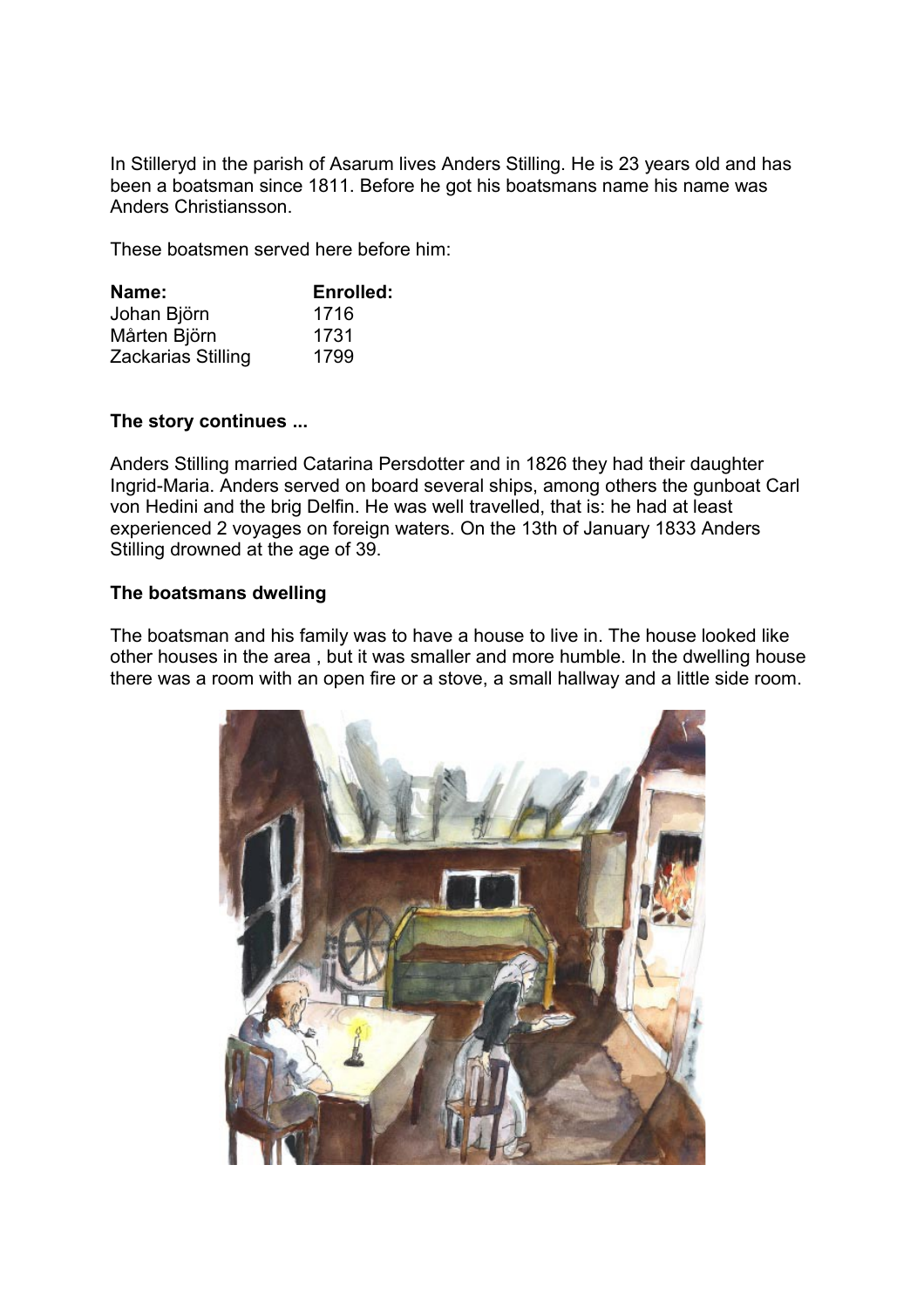The boatsman also ought to have a stable with room for a couple of cows and a small piece of land to grow turnips, potatoes and a few vegetables on. Some times all the boatsmens dwellings of the village were gathered around the village green. But more often they were spread around the edges of the village on the poorest of soil. It was not unusual for the boatsman to live in with his keeper since there wasn´t a boatsmans house.

![](_page_7_Picture_1.jpeg)

#### **In Hosaby**

In Hosaby in the parish of Mjällby Sven Hattmakare is boatsman. He is 29 years old. Earlier on he served as a "double" boatsman. This meant that he had to join in to serve in case a war broke out. 1908 he married the maid Kersta Persdotter from Hörby. In 1811 he became one of the 89 fully accepted boatsmen in the parish of Mjällby and could move to a little dwelling in Hosaby.

To get their daily bread the whole family had to help with the chores at the dwelling. The boatsman could earn a little bit extra by taking on shoemaking, tailoring, painting, brick-laying or some other crafts but he was not to compete with the village craftsmen. The family was also expected to help out at the keepers farm.

![](_page_7_Picture_5.jpeg)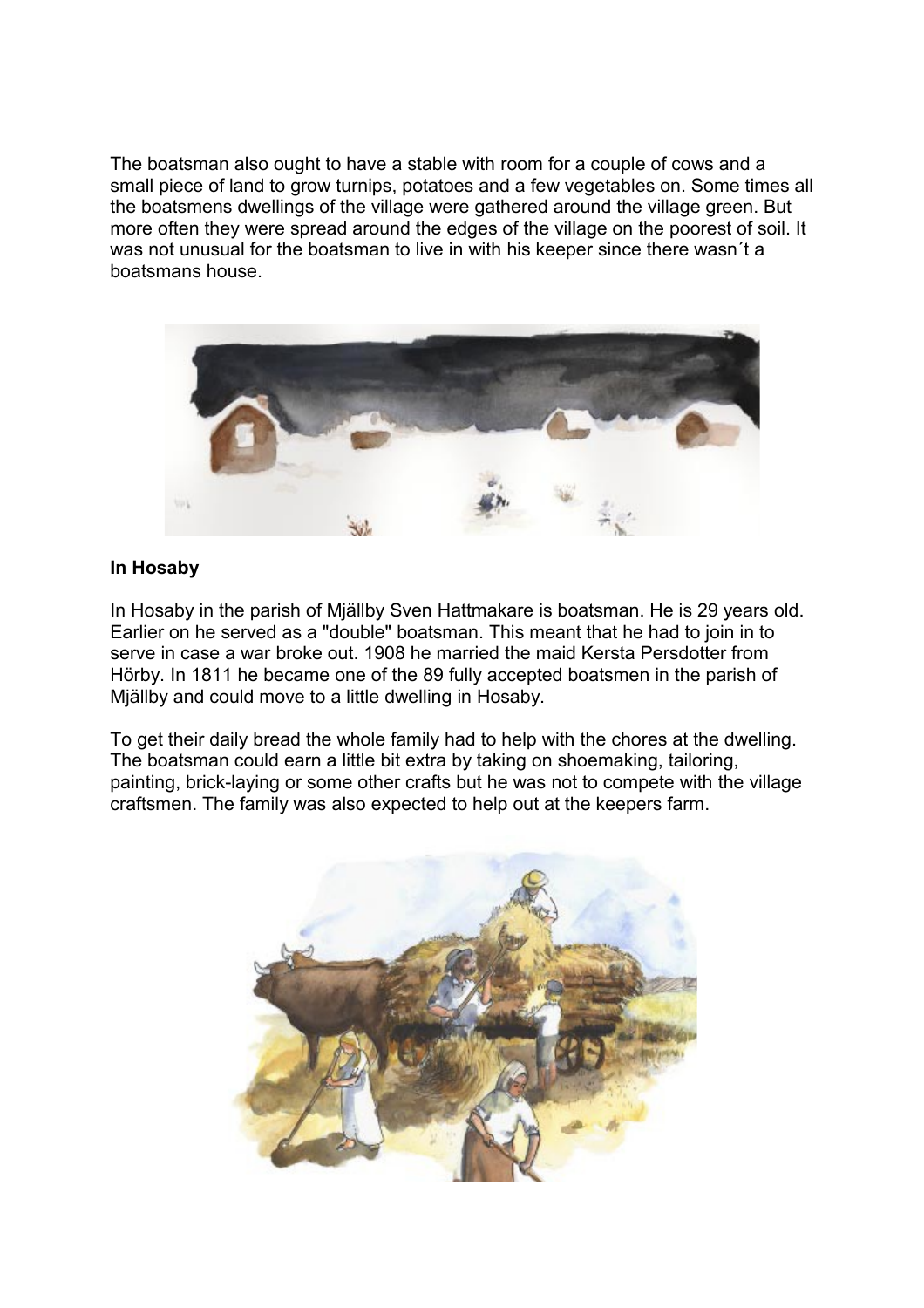#### **The Church Parade**

![](_page_8_Picture_1.jpeg)

Some Sundays the boatsmen were to gather by the church dressed in their uniforms. The corporal was in charge and led the drill. Before the church bells summoned for service the boatsmen were lined up and inspected by the corporal. If a boatsman had misbehaved or been careless with his uniform this had to be reported to the company commander.

![](_page_8_Picture_3.jpeg)

#### **The story continues ...**

In his marriage with Kersta 8 children were born. Three died very young. Sven served the Navy for 30 years. He made several voyages and served on among others the frigate Galathea. Sven Hattmakare suffered from a groin hernia and was dismissed at the aged of 53. He had to leave the dwelling, but he got a pension of 12 Riksdaler Banco a year and moved with his family to another house on the keepers farm. He died in 1849.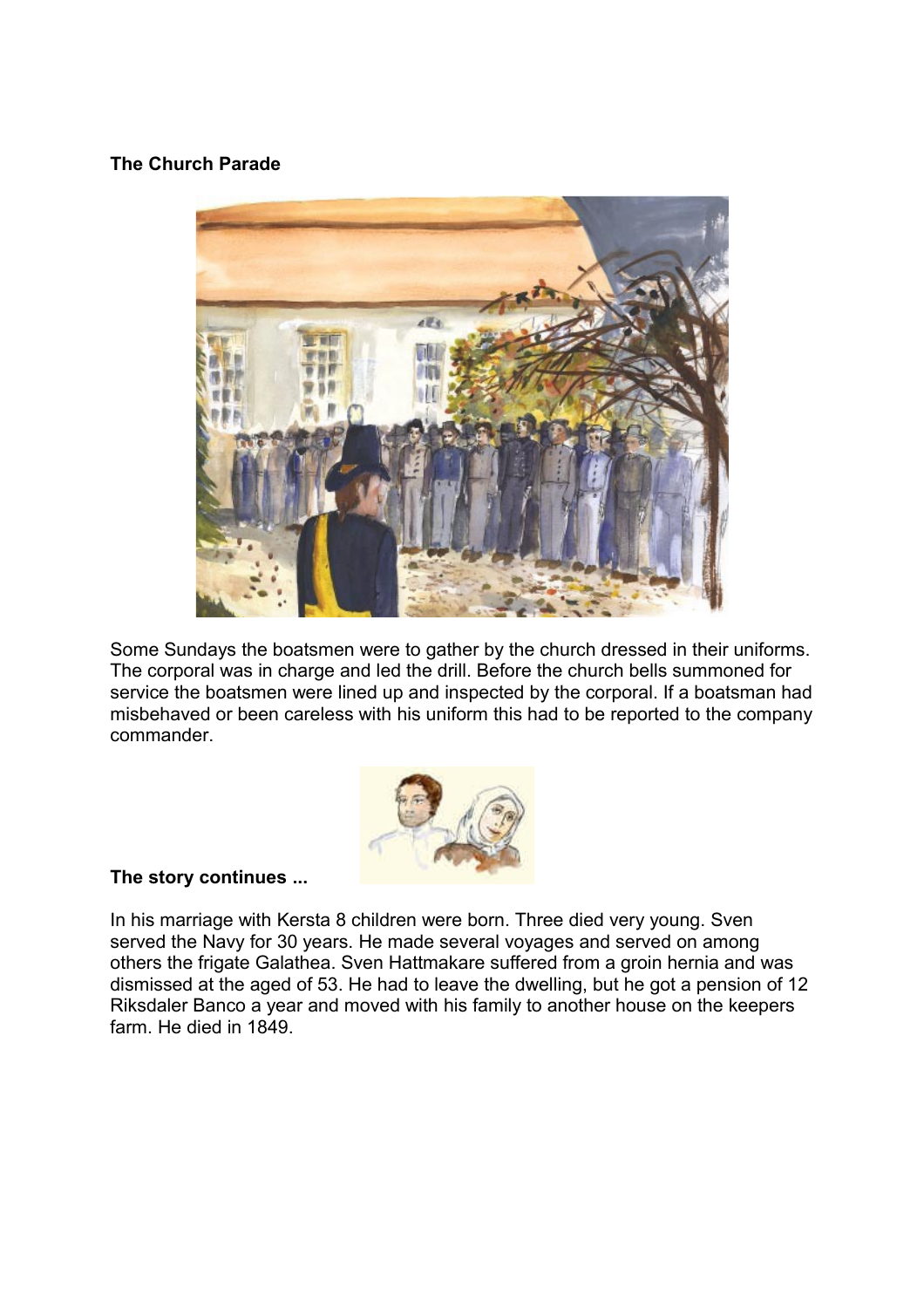![](_page_9_Picture_0.jpeg)

# **Olof Råå goes to town**

The year is 1817

In Hammarby in Jämjö parish lives Olof Råå 44 years old. He is enrolled at the second boatswaincompany in 1794. Olaf lives with his second wife Karin Jonsdotter and his sons from his first marriage to Karen Persdotter, who died of fever a few months after her son Samuel's birth

# **The story continues ...**

Karin Jonsdotter and Olof Råå never had any children together. They married in 1810 and she passed away in 1832. The year after he got married again to Helena Magnidotter who by then was already expecting their daughter Ingrid Catarina. Olof was 60 years old when the daughter was born and had been dismissed in 1831. Olof served the Navy for 37 years and died of old age at 73 years of age.

# **Kråka Buffel Svärd**

# **Boatsmans names**

When the boatsman was enrolled, he was given a boatsmans name. The name usually followed the dwelling place. Olof Råås´ name was Olof Persson before he became a boatsman. From the beginning many boatsmen were given names that depicted a special feature. A tall man could be named Stor (Tall), a fair haired person could be called Vitlock (Whitelocks), but quite often the name was not depicting the person at all, since it was inherited with the dwelling place. The boatsmen could also be named from places. Netterstedt and Netterman lived in Nättraby.They could be named from the flora like Alm (Elm), Ask (Ash) and Björk (Birch) or from animals like Abborre (Perch) and Kråka (Crow). It was also common to use weapon or ship details when allocating names. A boatsman could be called Ankare (Anchor), Svärd (Sword) or Flaggstång (Flagpole). Some names were probably not very amusing to have. Who would like to be called Buffel (Buffalo) or Menlös (Harmless)?

# **Abborre Menlös Ankare**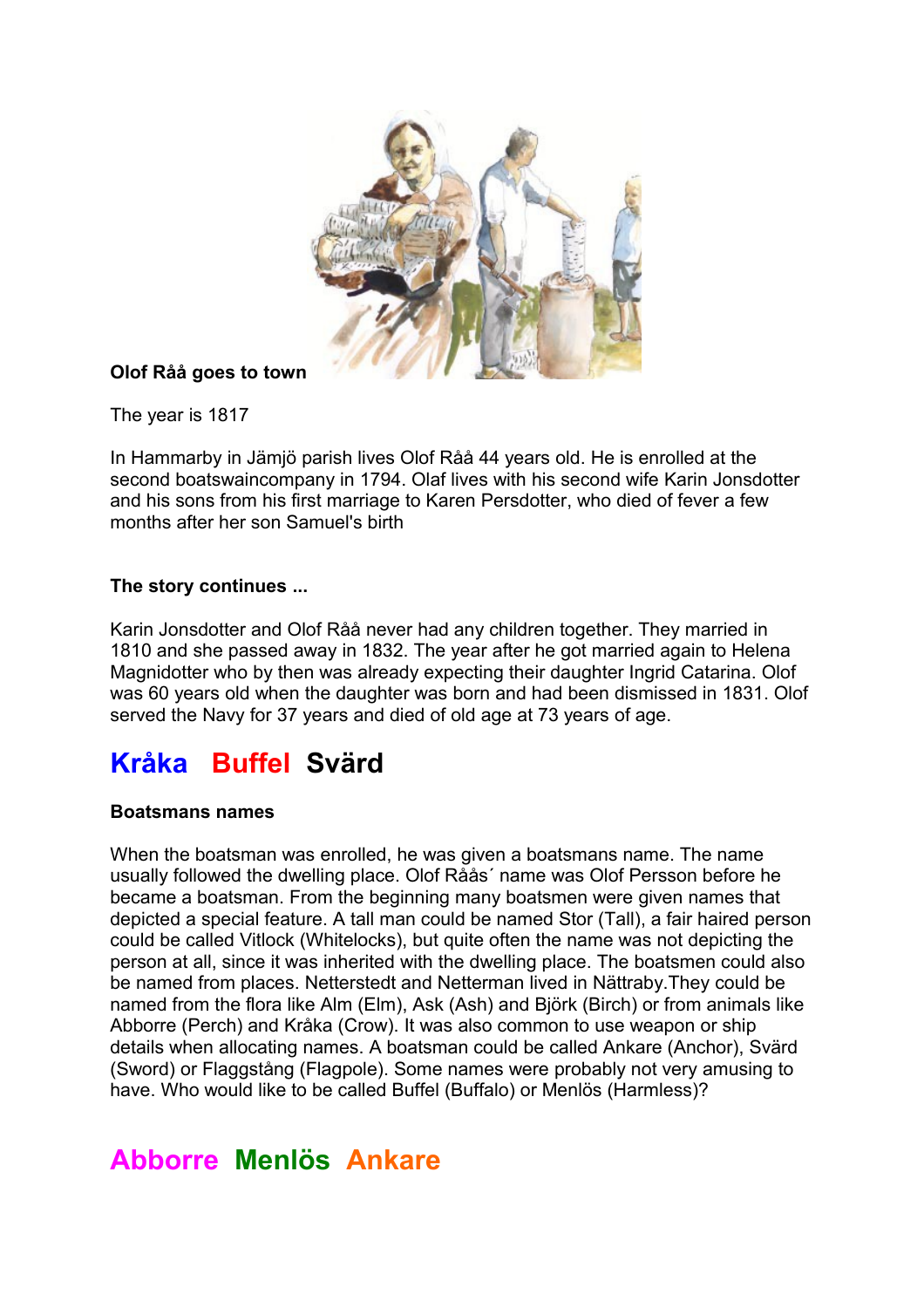#### **The Service**

When it was time for the boatsman to go to Karlskrona to serve the summons was read out in church. Then the keeper had to bring out his chest with the things the boatsman only was allowed to use when in service. The keeper had to make sure it was transported together with food supply to the gathering place. The boatsman could get a lift as well. From the gathering field the trip then continued by boat or horse carriage to Karlskrona. Råås´ keeper took him and his things all the way in to Karlskrona since it wasn´t very far away from home.

![](_page_10_Picture_2.jpeg)

The boatsmen were renowned for their rowdy behaviour on their journeys in to Karlskrona. They drank spirits, shouted and sang, so that no one could avoid noticing them.

The boatsmens tasks in Karlskrona was guarding, drills, working at the ship yard or serving on board the Navy´s ships.

In times of peace and if the boatsmen weren´t sent on a long voyage they used to work for four months every year in Karlskrona. During the service on land they had to supply themselves with board and lodging.

1846 the boatsmens quarters was built on Stumholmen. Here the boatsmen slept in long rows in their hammocks.

![](_page_10_Picture_7.jpeg)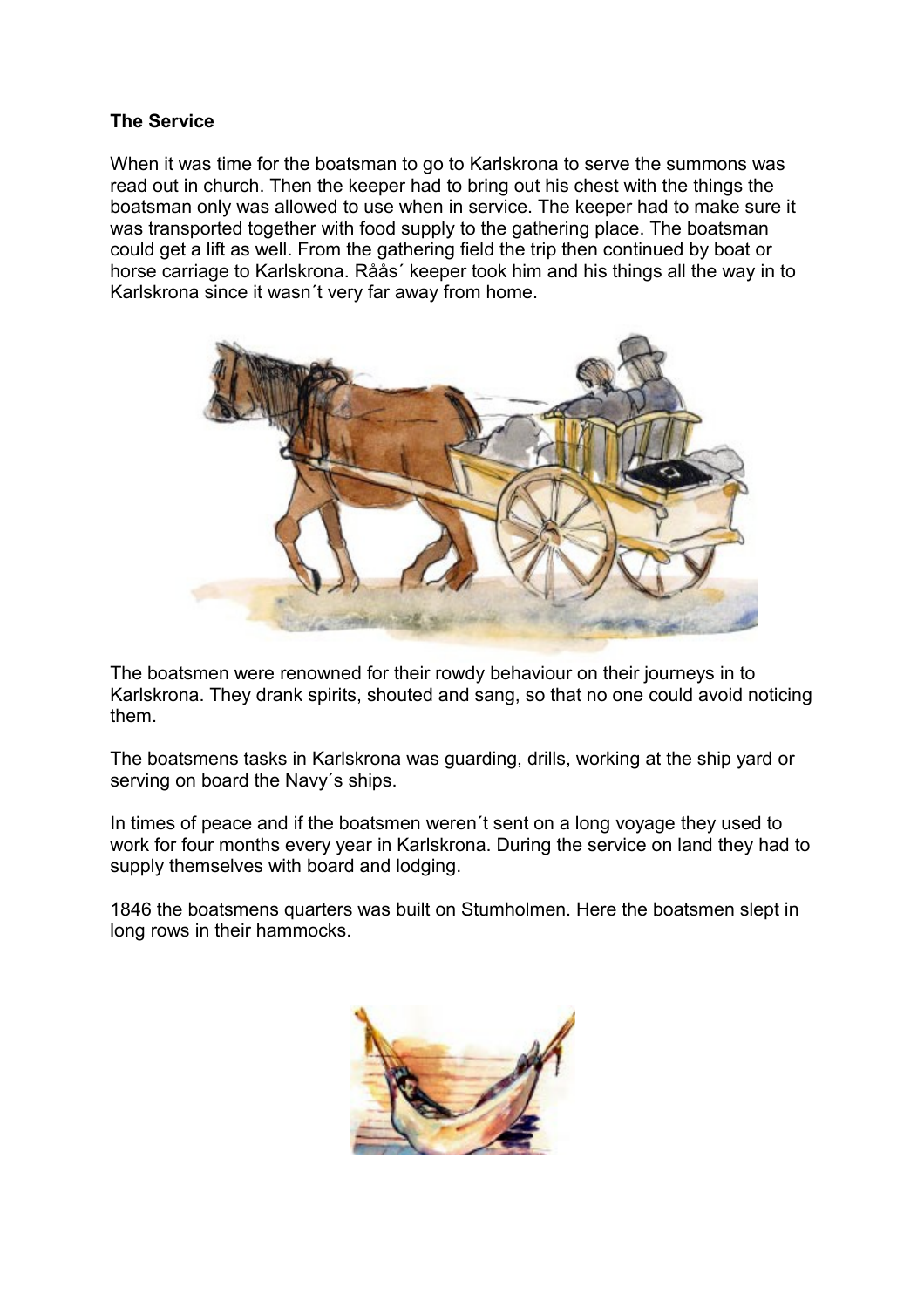#### **The boatsmen come to Karlskrona**

![](_page_11_Picture_1.jpeg)

Stortorget i Karlskrona

On boats, with horse carriages or by foot the boatsmen arrived to the service in Karlskrona. The city people at first tried to stay indoors, because they knew it could be loud and lively. Curious boatsmen went round town to see if everything was the same as the last time they were there.

![](_page_11_Picture_4.jpeg)

Inventariekammaren

![](_page_11_Picture_6.jpeg)

The boatsmans work on land consisted of military training, guarding and work at the royal navy ship yard and workshops.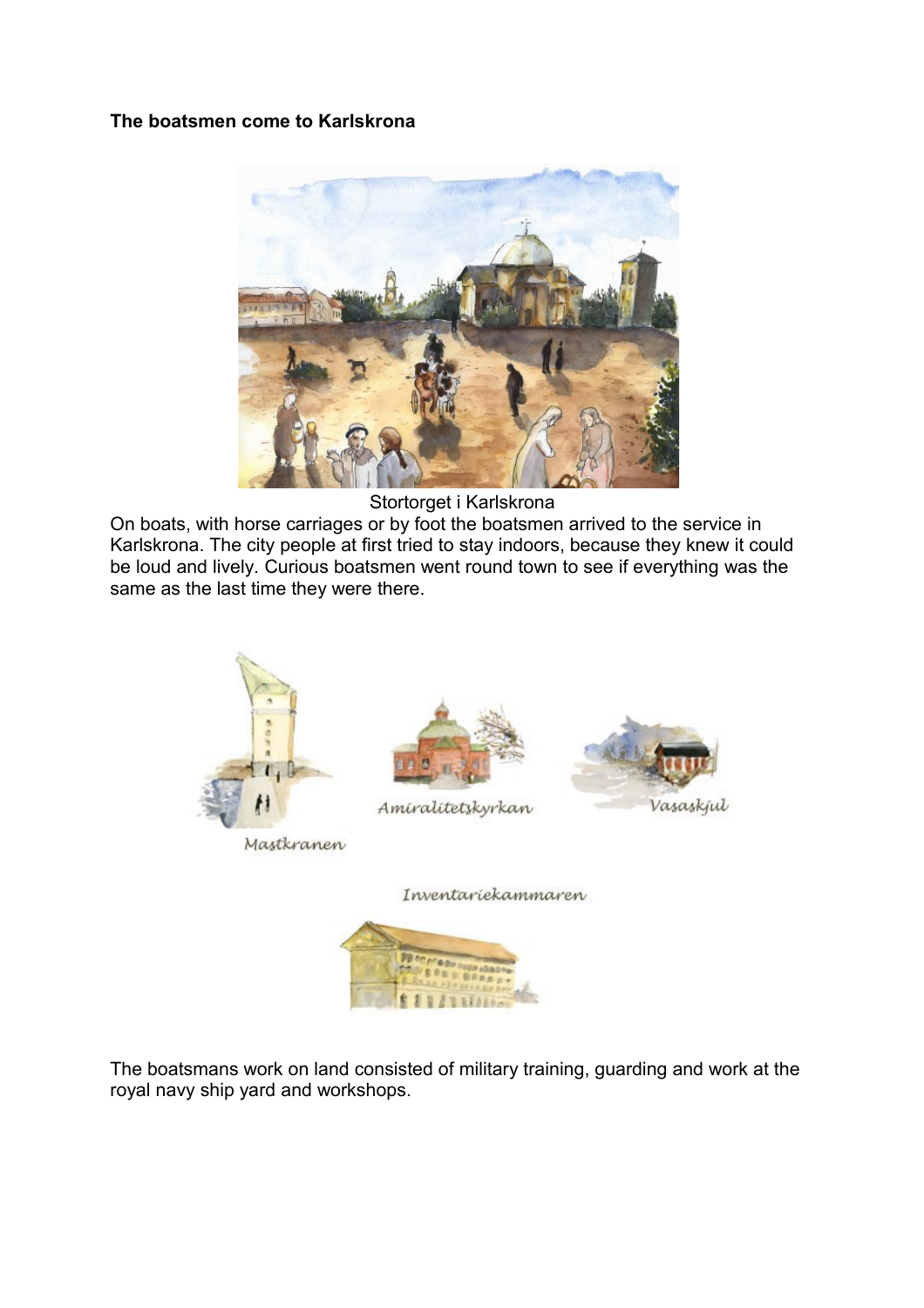#### **At sea**

Going on a long voyage was a big experience for the boatsman. Anders Stilling, Sven Hattmakare and Olof Råå had all been on long journeys to far away countries. But the boatsmans main duty was obviously to serve on board the ships in times of war. The tasks were to man the cannons, climbing the masts and stand by the rudder. Life on board was hard. The ones who were not injured or killed in battle could have accidents or illnesses.

![](_page_12_Picture_2.jpeg)

The discipline on board was very strict. Common crimes were running away, theft and drunkenness. It happened quite often that the boatsman never turned up for duty. The punishment was often flogging, often in the way of "gatlopp" (road running), which meant that the man had to run between two rows of men with whips in their hands.

Apart from this the team had bread to eat with their meals, vinegar to mix in the water and garlic essence that was to be put in the morning spirits. On special occasions tobacco and extra rations of spirits wera handed out. Fresh meat and fish would be served when available, as well as vegetable soup.

Food list for a team of eight decided in 1782

Morning *Mon, Wed, Sat*  Butter, spirits

*Tues, Thurs, Fri, Sun*  Salted herring, spirits

Lunch *Mon, Thurs*  Sour Cabbage, oats, pork

*Tues, Fri*  Peas, oats, salted meat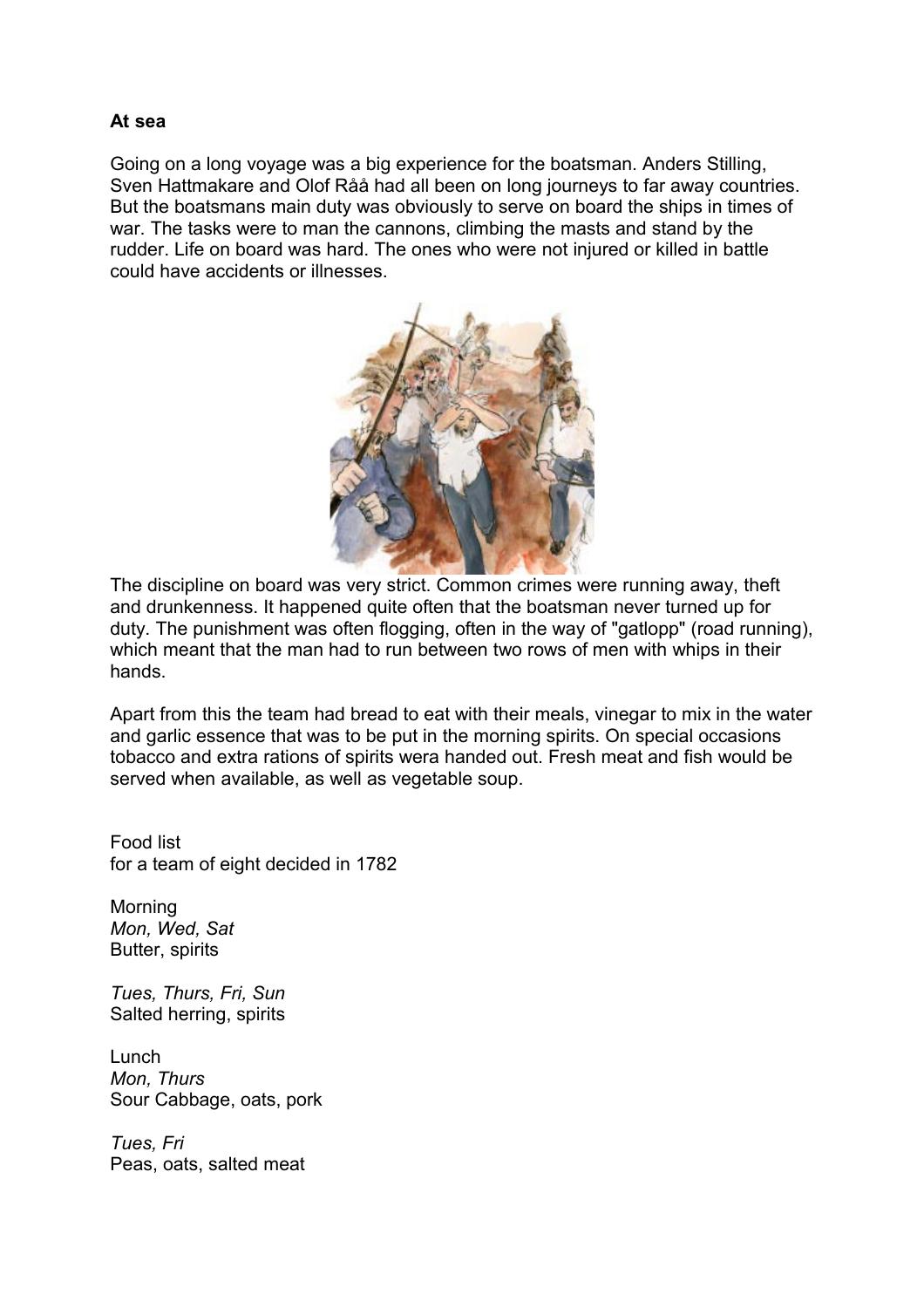*Wed, Sat*  Peas, oats, salted herring

*Sun*  Salted meat and a pudding made from wheat flour and butter

Supper *Every day*  Barley groats, butter, spirits

![](_page_13_Picture_3.jpeg)

The crew on a liner consisted of approximately 580 men. Of these about 250 were boatsmen. During battle many of the boatsmen manned the cannons.

![](_page_13_Picture_5.jpeg)

# **Back home again**

When the service was over it was time to travel back to the dwellings and the village, where the wife and children had looked after the house and land as best they could. The keeper had to help with things that the family couldn´t manage while the boatsman was away. Everybody was hoping that father would bring back a little gift. When he had been on a long journey one could hope for something really special. Perhaps a sea shell from far away oceans.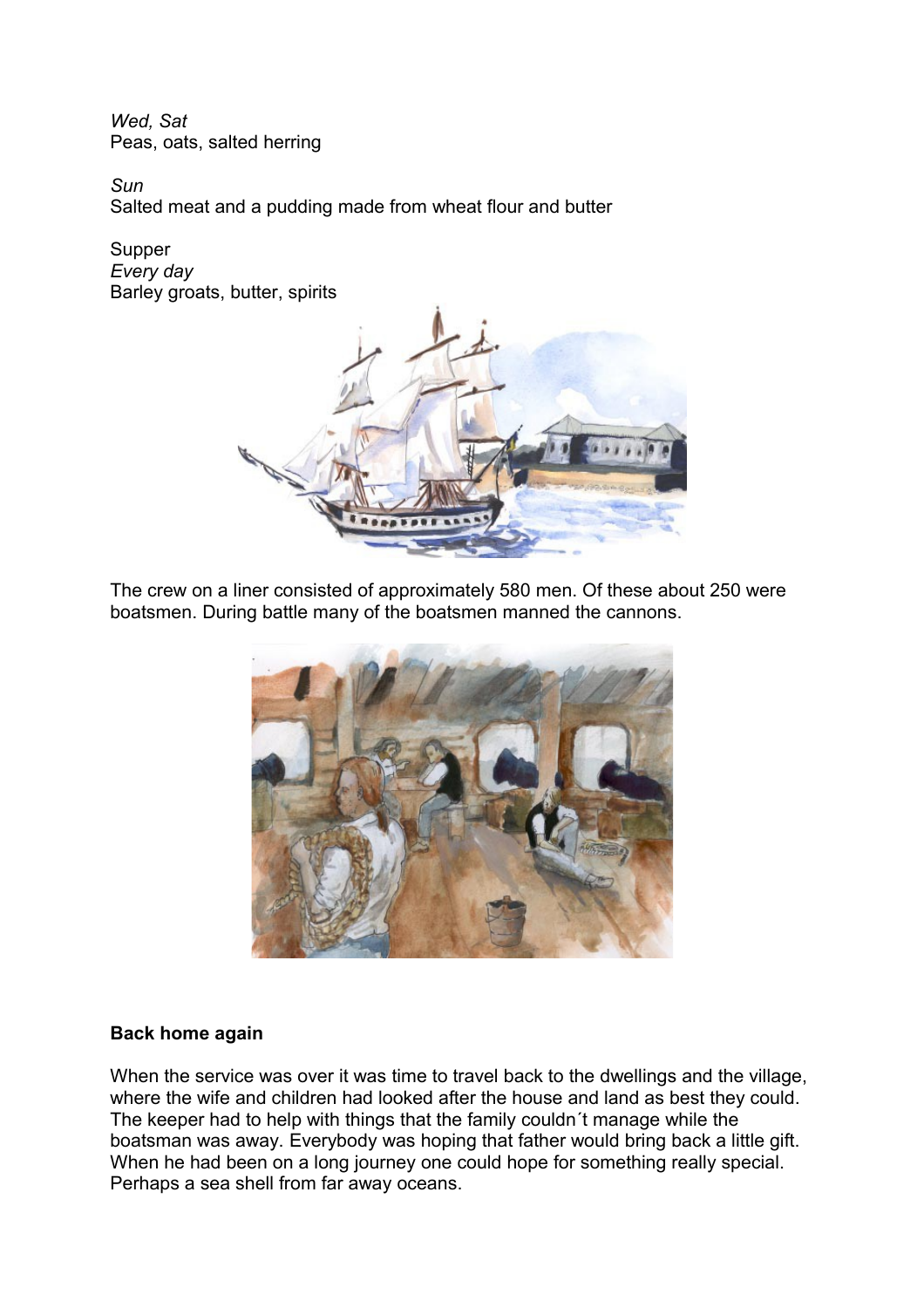![](_page_14_Picture_0.jpeg)

#### **Christmas food**

At Christmas time the boatsman went round to the keeper or the group of keepers. First he went to the most generous of the keepers wives, because no one wanted to give less than the others. He could be given bread, Christmas candles, meat and cheese. And spirits, always spirits and in every house he was treated to as much as he could take. When Hans Sjöström from Jämshög went round the farms with his bag, Elna went with him. She didn´t go in the house but kept an eye on him so that he wouldn´t stoop over in a snow drift and fall asleep with all the good Christmas food in the bag.

![](_page_14_Picture_3.jpeg)

# **The dissmissal**

The boatsman was to serve for as long as he was capable of war service. He could be dismissed for incapability, weakness or old age. The pension, the so called "gratial" was handed out to those who suffered ill health because of their service or after long and faithful service. Different amounts were paid out if he had served 15 or 30 years. Healthy men had to be over 60 years old to receive a "gratial". The dismissed boatsmen and his family had to leave the dwelling and they often had a hard time.